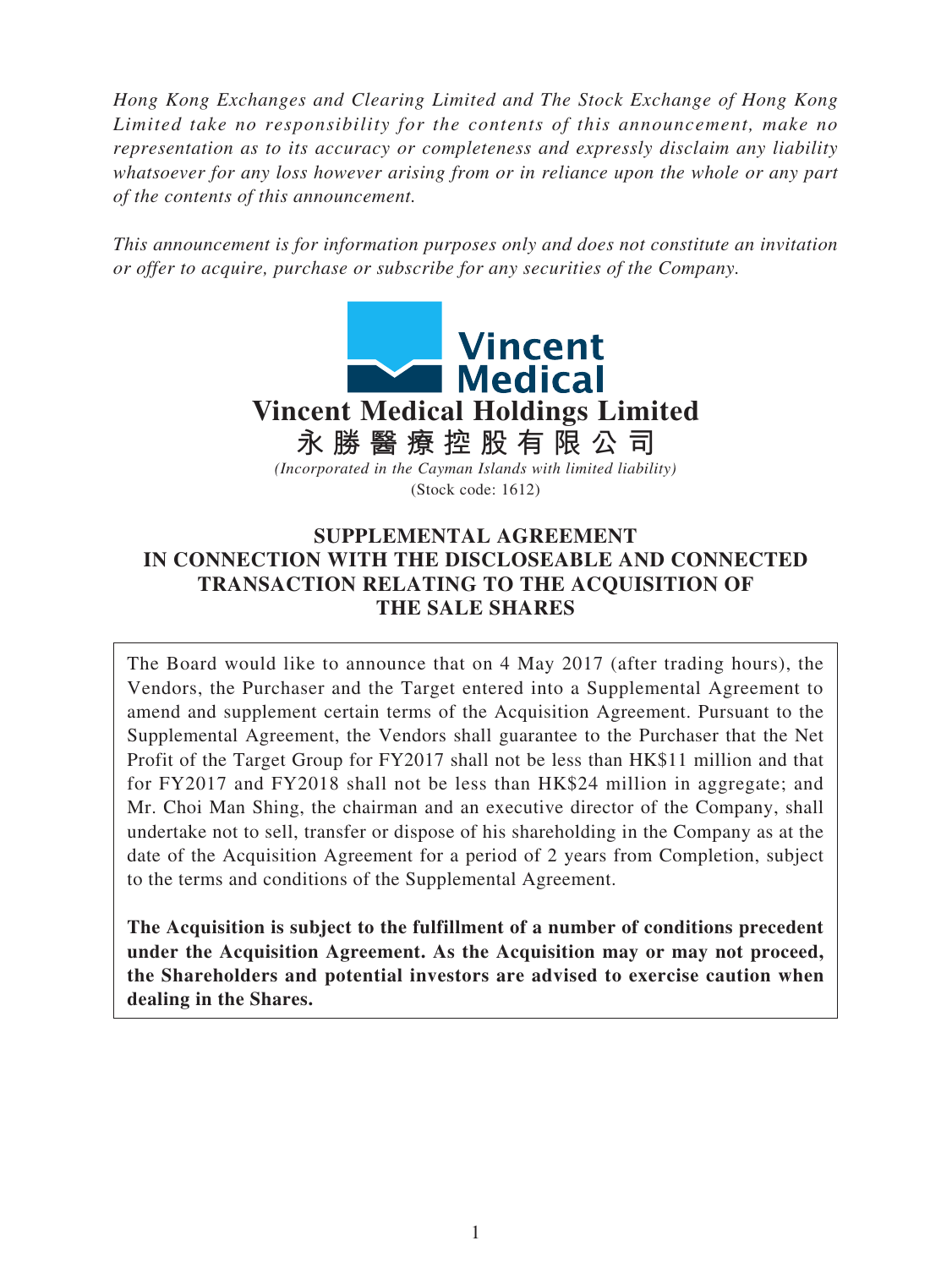Reference is made to the announcement of Vincent Medical Holdings Limited (the "**Company**") dated 12 April 2017 in relation to, among other things, the discloseable and connected transaction in relation to the Acquisition of the Sale Shares (including the issue of the Consideration Shares pursuant to the Specific Mandate) (the "**Announcement**"). Unless otherwise stated, capitalized terms and expressions used herein shall have the same meanings as those defined in the Announcement.

On 4 May 2017 (after trading hours), the parties to the Acquisition Agreement, namely, the Vendors, the Purchaser (a direct wholly-owned subsidiary of the Company) and the Target entered into a supplemental agreement to the Acquisition Agreement (the "**Supplemental Agreement**"), pursuant to which the parties agreed to amend and supplement the Acquisition Agreement to the following effects:–

- (1) The Vendors shall irrevocably guarantee to the Purchaser that the net profit attributable to the equity shareholders of the Target (in the ordinary course of business and excluding profits and losses arising from merger and acquisition) under the consolidated audited accounts of the Target Group (the "**Net Profit of the Target Group**"): (i) for the year ending 31 December 2017 ("**FY2017**"), shall not be less than HK\$11 million; and (ii) for the two years ending 31 December 2018 ("**FY2017 and FY2018**"), shall not be less than HK\$24 million in aggregate.
- (2) In the event that the actual Net Profit of the Target Group for FY2017 is less than the guaranteed amount of HK\$11 million, the Vendors shall forthwith pay to the Purchaser in cash, a sum equal to the difference between the guaranteed amount and the actual Net Profit of the Target Group (the "**1st Shortfall**"), on a pro-rata basis as to their respective shareholdings in the Target as at the date of the Acquisition Agreement.
- (3) In the event that the aggregate Net Profit of the Target Group for FY2017 and FY2018 is less than the guaranteed amount of HK\$24 million, the Vendors shall forthwith pay to the Purchaser in cash, a sum equal to the difference between the guaranteed amount and the actual aggregate Net Profit of the Target Group, which can be offset by the amount of the 1st Shortfall, if any, on a pro-rata basis as to their respective shareholdings in the Target as at the date of the Acquisition Agreement.
- (4) The Purchaser shall procure Mr. Choi Man Shing ("**Mr. Choi**"), the chairman and executive Director of the Company to provide, upon Completion, a letter of undertaking of not to during the period of 2 years from Completion, (a) offer, pledge, sell, contract to sell, grant, lend, or dispose of any Shares or any interest therein held by Mr. Choi or with respect to which Mr. Choi has beneficial ownership as at the date of the Acquisition Agreement (the "**Existing Shares**"); (b) enter into any swap or other arrangement that transfers to another, in whole or in